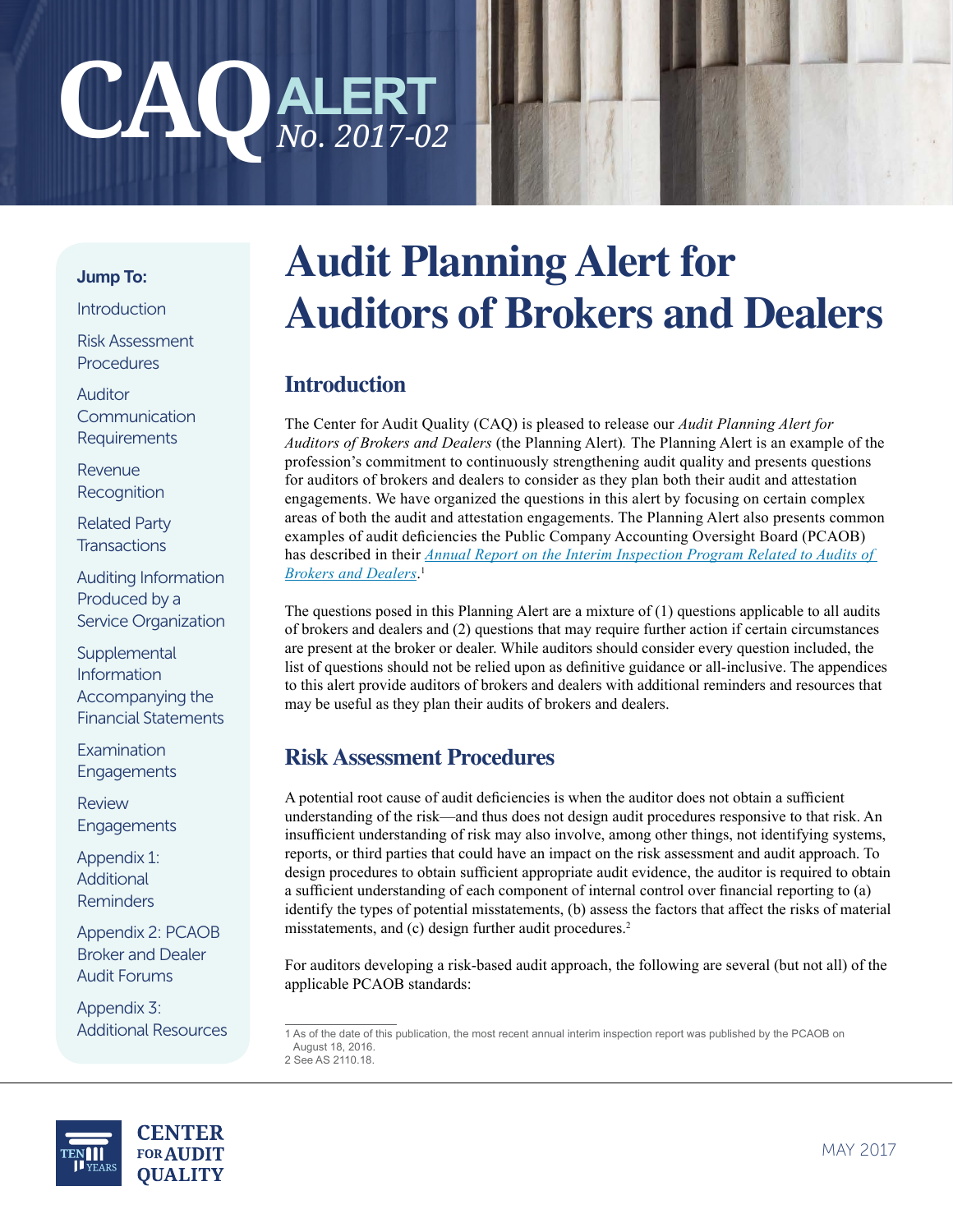- <span id="page-1-0"></span> [Auditing Standard 2110,](https://pcaobus.org/Standards/Auditing/Pages/AS2110.aspx) *Identifying and Assessing Risks of Material Misstatement* (AS 2110)*,* provides that auditors should perform risk assessment procedures that are sufficient to provide a reasonable basis for identifying and assessing the risks of material misstatement, whether due to fraud or error, and designing further audit procedures.<sup>3</sup>
- [Auditing Standard 2301](https://pcaobus.org/Standards/Auditing/Pages/AS2301.aspx), *The Auditor's Responses to the Risks of Material Misstatement* (AS 2301) establishes the requirements for developing and applying overall responses and audit procedures that address the assessed risk of material misstatement.
- [Auditing Standard 1001](https://pcaobus.org/Standards/Auditing/Pages/AS1001.aspx), *Responsibilities and Functions of the Independent Auditor* (AS 1001) states, "The auditor has a responsibility to plan and perform the audit to obtain reasonable assurance about whether the financial statements are free of material misstatement, whether caused by error or fraud.4 [Auditing Standard 2401,](https://pcaobus.org/Standards/Auditing/Pages/AS2401.aspx) *Consideration of Fraud in a Financial Statement Audit* (AS 2401), establishes requirements and provides direction relevant to fulfilling that responsibility, as it relates to fraud, in an audit of financial statements.

It is important to note that risk assessment procedures should be applied continuously throughout the audit. Auditors should recognize that facts and circumstances change as evidence is gathered during the audit.<sup>5</sup>

Changes in the overall market, at the broker or dealer entity itself, and the results of the audit procedures performed, can have an impact on the risks identified and potentially create new risks to be assessed. The auditing standards that establish the requirements for evaluating audit results require that the auditor evaluate the appropriateness of their risk assessments, and whether audit procedures need to be adjusted because of changes in the risk assessments.<sup>6</sup>

## **Auditor Communication Requirements**

[PCAOB Auditing Standard 1301](https://pcaobus.org/Standards/Auditing/Pages/AS1301.aspx) and [PCAOB Auditing Standard 1305](https://pcaobus.org/Standards/Auditing/Pages/AS1305.aspx) establish the requirements for the auditor's communication with the broker's or dealer's audit committee (or equivalent body) when performing an audit of the financial statements. The standards require certain communications as part of planning and completing the audit. As discussed in Appendix 1 of this document, [PCAOB Rule 3526](https://pcaobus.org/Rules/Pages/Section_3.aspx#rule3526), *Communication with Audit Committees Concerning Independence*, establishes communication requirements with the audit committee (or equivalent body) regarding independence. It may be helpful for auditors to discuss with their client what their protocol will be regarding required communications. Securities and Exchange Commission (SEC) [Rule 17a-5\(h\)](https://www.law.cornell.edu/cfr/text/17/240.17a-5) provides notification requirements of both the broker or dealer and the independent accountant when there are certain instances of non-compliance or material weakness in internal control over compliance. These notification requirements may require the broker or dealer and/or the independent accountant to notify the SEC directly within a certain time frame, which is why it is important to consider establishing a protocol for communication in regards to these matters during planning. In addition to the SEC's notification requirements, there are also communication requirements in PCAOB Attestation Standards that auditors of brokers and dealers should consider as they establish their communication protocol.<sup>7</sup>

## **Revenue Recognition**

Brokers and dealers may generate revenue from a variety of the services they perform in the securities industry. Brokers facilitate the purchase and sale of securities for their clients and typically will earn a commission, or mark-up, on the transactions. Dealers or traders will buy and sell for their own accounts, generating a profit or loss based on their trading activity. Some companies act in both capacities. Brokers and dealers are of various sizes and business models and may

<sup>3</sup> See AS 2110.04.

<sup>4</sup> See AS 1001.02.

<sup>5 &</sup>quot;As part of the evaluation of whether sufficient appropriate audit evidence has been obtained, the auditor should evaluate whether the assessments of the risks of material misstatement at the assertion level remain appropriate and whether the audit procedures need to be modified or additional procedures need to be performed as a result of any changes in the risk assessments. For example, the re-evaluation of the auditor's risk assessments could result in the identification of relevant assertions or significant risks that were not identified previously and for which the auditor should perform additional audit procedures." (PCAOB Auditing [Standard 2810,](https://pcaobus.org/Standards/Auditing/Pages/AS2810.aspx) paragraph .36).

<sup>6</sup> Ibid 2.

<sup>7</sup> See PCAOB AT No. 1.34-35 and PCAOB AT No. 2.15.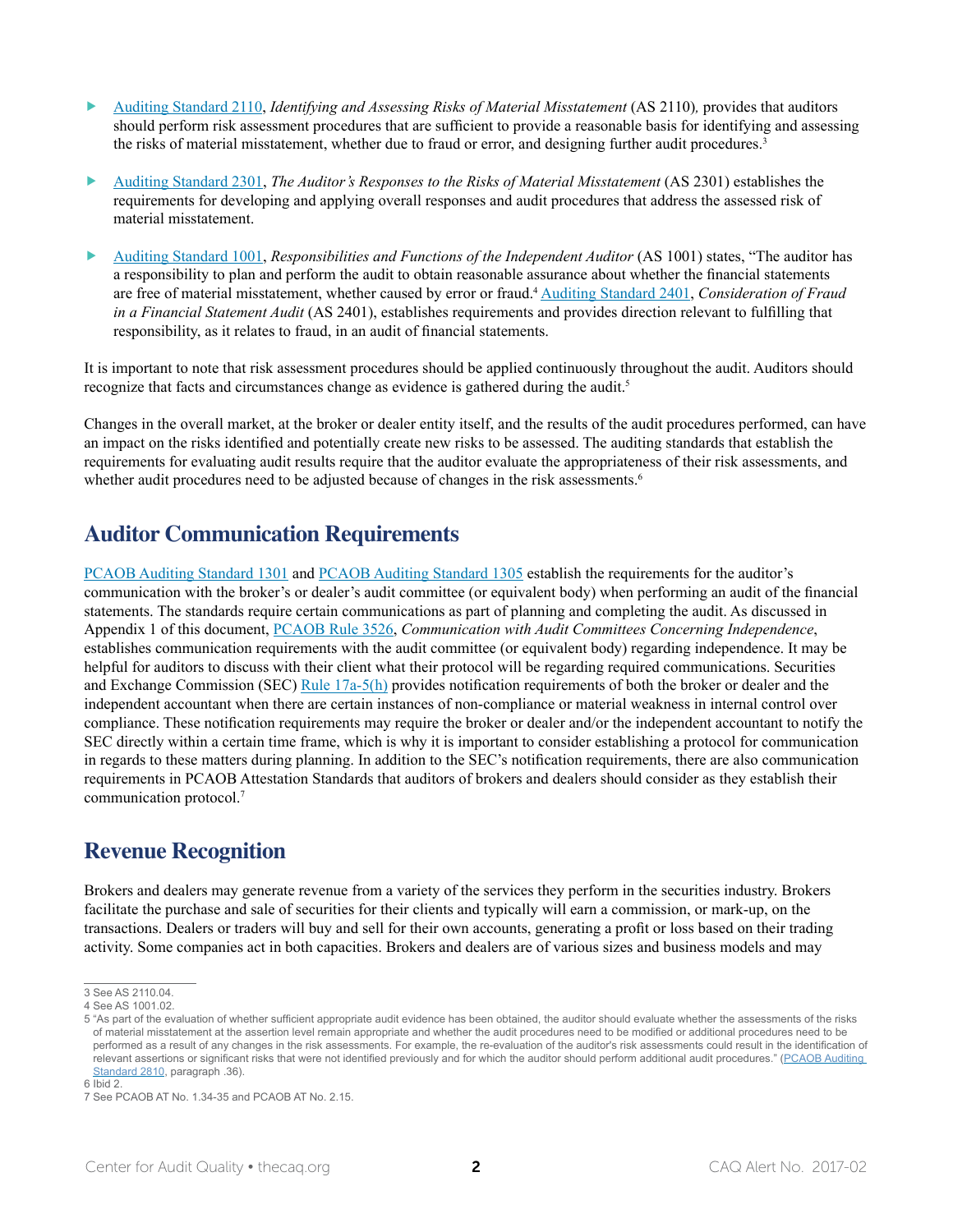generate revenues beyond those previously described. Auditors need to gain an understanding of how brokers and dealers generate and record revenue transactions throughout the transaction lifecycle.

- Consider the following questions when obtaining an understanding of the revenue cycle to develop an audit approach:
	- What are the broker's or dealer's sources of revenues?
	- ▶ Has the PCAOB's [Staff Audit Practice Alert No. 12](https://pcaobus.org/Standards/QandA/9-9-14_SAPA_12.pdf) been considered?
	- $\triangleright$  Are the sources of revenues consistent with the broker's or dealer's registration with its regulators?
	- $\triangleright$  Have homogeneous and nonhomogenous revenue transactions been identified?
	- How are revenue transactions initiated, calculated, recorded, and monitored?
	- $\triangleright$  Have parties involved in the revenue transaction process been identified (e.g., related parties, customers, brokers and dealers, registered clearing agencies, and transfer agents), and have their roles and data been provided to and from each party involved in the transaction process?
	- What are the broker's or dealer's processes and controls for maintaining their books and records?
	- Are reconciliations performed to ensure completeness of transactions?
	- What systems and reports are utilized in initiating, calculating, and recording revenue?
	- $\triangleright$  Has the SEC's new rule to shorten the standard settlement cycle for most broker and dealer transactions from trade date  $+3$  business days (T+3) to trade date  $+2$  business days (T+2) had an impact on their procedures for recording trade activity?<sup>8</sup>
	- $\triangleright$  Are service organizations utilized in the revenue recognition process? Has a sufficient understanding of what the service organization does and the controls at that service organization been obtained?<sup>9</sup>
	- $\triangleright$  Are there revenue calculations? Who performs the calculations? Are there contractual agreements to review and evaluate (e.g., accuracy of commission rates)? 10
	- $\triangleright$  How are fair value measurements determined? How are the completeness of the assets and/or cutoff of the assets requiring fair value treatment considered?
	- $\triangleright$  What are the controls over these processes? Does the audit approach contemplate a plan to rely on controls?
	- Are any of the controls to be tested considered management review controls? Has the PCAOB's [Staff Audit](https://pcaobus.org/Standards/QandA/10-24-2013_SAPA_11.pdf)  Practice Alert No. 11<sup>11</sup> been considered?<sup>12</sup>
	- $\triangleright$  Has the use of an IT specialist during the audit been considered?
	- $\triangleright$  How will the financial statement audit team coordinate and supervise the IT specialist's work?

<sup>8</sup> See [SEC Release No. 34-80295.](https://www.sec.gov/rules/final/2017/34-80295.pdf)

<sup>9</sup> Please see the section of this Planning Alert, *Auditing Information Produced by a Service Organization*, for more considerations relative to the use of a service organization

<sup>10</sup> Consider whether the commission rates are based on a commission table, or are discretionary.

<sup>11</sup> While [Staff Audit Practice Alert No. 11](https://pcaobus.org/Standards/QandA/10-24-2013_SAPA_11.pdf) applies to audits of internal control over financial reporting, there are still concepts described in this alert that may be helpful when auditors of brokers or dealers plan and perform tests of internal control.

<sup>12</sup> See pages 19-25 of the PCAOB's *[Staff Audit Practice Alert No. 11 - Consideration for Audits of Internal Control Over Financial Reporting.](https://pcaobus.org/Standards/QandA/10-24-2013_SAPA_11.pdf)*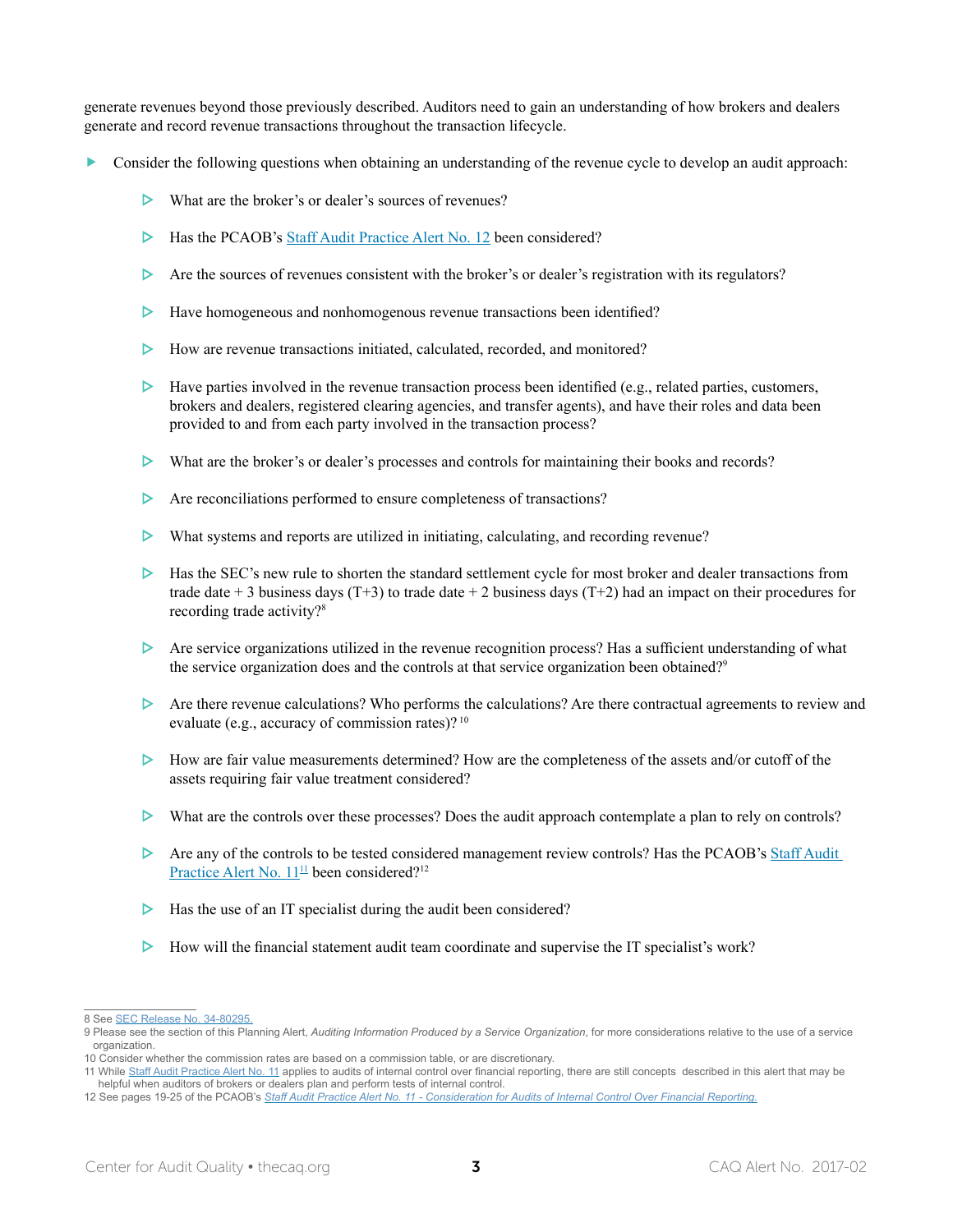- $\triangleright$  What reports will be used in the revenue cycle audit procedures? How are those reports generated? How has the completeness and accuracy of the information in those reports been considered? Have you considered the PCAOB's [Staff Audit Practice Alert No. 11?](https://pcaobus.org/Standards/QandA/10-24-2013_SAPA_11.pdf)<sup>13</sup>
- Below are some common examples of audit deficiencies that have been identified in previous PCAOB inspections related to auditing revenue:<sup>14</sup>
	- $\triangleright$  The auditor incorrectly assumes that a population of revenue transactions is homogenous. Thus, the samples tested are not representative of all the significant revenue types.<sup>15</sup>
	- $\triangleright$  The auditor does not sufficiently understand the components of a revenue financial statement line item, and thus fails to test a material class of revenue transactions.
	- $\triangleright$  The auditor reduces the extent of substantive testing based upon reliance on controls without sufficiently testing the design and operating effectiveness of controls to support the planned controls reliance strategy.
	- $\triangleright$  The auditor uses reports (trade blotters, account statements, or reports from clearing brokers) or information (schedules or spread sheets) from the client, or third parties, including service organizations without obtaining sufficient and appropriate evidence about the accuracy and completeness of that report or information.<sup>16</sup>
	- $\triangleright$  The auditor did not adequately test the relevant assertions for revenue as a result of not doing all or some of the following:
		- Evaluating whether the terms of underlying contractual arrangements were appropriately considered in recognizing revenue.
		- Testing whether the values used for assets under management to calculate fees were accurate and complete.
		- **EXECUTE:** Determining whether the commission rates used to calculate commission revenue were consistent with the underlying agreements.
		- Evaluating the effect on the financial statements of recognizing commission revenue on trade date rather than on a settlement date basis.<sup>17</sup>
		- **Evaluating whether revenue recognition policies were in accordance with US Generally Accepted** Accounting Principles (GAAP).

As a reminder, Accounting Standards Update (ASU) No. 2014-09, *[Revenue from Contracts with Customers](http://www.fasb.org/jsp/FASB/Document_C/DocumentPage?cid=1176164076069&acceptedDisclaimer=true)* (Topic 606) will be effective for calendar year end public companies on January 1, 2018.18 Brokers or dealers that are registered with the SEC meet the Financial Accounting Standards Board (FASB) Master Glossary definition of public business entities, and therefore the effective date for the ASU will be the same as public companies.19 Please see the CAQ's publication, *[Preparing for the](http://www.thecaq.org/preparing-new-revenue-recognition-standard-tool-audit-committees)  [New Revenue Recognition Standard: A Tool for Audit Committees](http://www.thecaq.org/preparing-new-revenue-recognition-standard-tool-audit-committees)*, for more information on preparing for the implementation of the ASU. Additionally, consider the American Institute of CPAs (AICPA) [Brokers and Dealers in Securities Revenue](https://www.aicpa.org/interestareas/frc/accountingfinancialreporting/revenuerecognition/pages/rrtf-brokerdealer.aspx)  [Recognition Task Force's](https://www.aicpa.org/interestareas/frc/accountingfinancialreporting/revenuerecognition/pages/rrtf-brokerdealer.aspx) resource page, which identifies current broker and dealer revenue recognition implementation issues and helpful tips and illustrative examples.

<sup>13</sup> See pages 26-27 of the PCAOB's *[Staff Audit Practice Alert No. 11 - Consideration for Audits of Internal Control Over Financial Reporting.](https://pcaobus.org/Standards/QandA/10-24-2013_SAPA_11.pdf)*

<sup>14</sup> See pages 10-14 of the PCAOB's *[Annual Report on the Interim Inspection Program Related to Audits of Brokers and Dealers.](https://pcaobus.org/Inspections/Documents/BD-Interim-Inspection-Program-2016.pdf)*

<sup>15</sup> See PCAOB Auditing Standard No. 2315, *[Audit Sampling](https://pcaobus.org/Standards/Auditing/Pages/AS2315.aspx)* (AS 2315).

<sup>16</sup> See PCAOB Auditing Standard No. 2601, *[Consideration of an Entity's Use of a Service Organization](https://pcaobus.org/Standards/Auditing/Pages/AS2601.aspx)* (AS 2601), and PCAOB Auditing Standard No. 1105, *[Audit](https://pcaobus.org/Standards/Auditing/Pages/AS1105.aspx)  [Evidence](https://pcaobus.org/Standards/Auditing/Pages/AS1105.aspx)* (AS 1105).

<sup>17</sup> See FASB Accounting Standards Codification (ASC) Topic 940, *Financial Services – Broker Dealers*.

<sup>18</sup> In May 2014, FASB and the International Accounting Standards Board (IASB) (collectively, the boards) jointly issued a converged standard, Accounting Standards Update (ASU) *[No. 2014-09, Revenue from Contracts with Customers](http://www.fasb.org/jsp/FASB/Document_C/DocumentPage?cid=1176164076069&acceptedDisclaimer=true)* (Topic 606).

<sup>19</sup> See FASB ASU No. 2013-12, *[Definition of a Public Business Entity](http://www.fasb.org/jsp/FASB/Document_C/DocumentPage?cid=1176163702930&acceptedDisclaimer=true)*.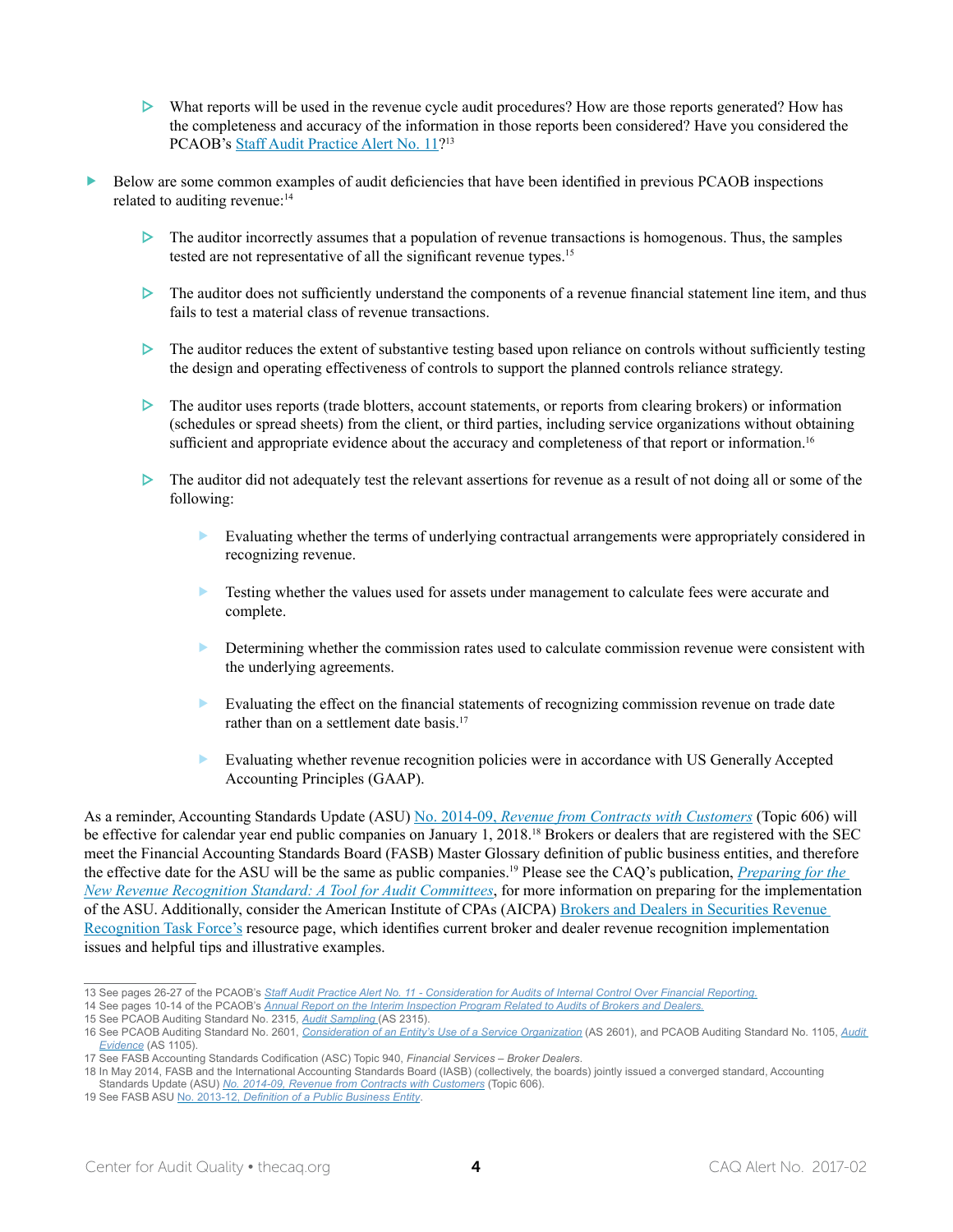## <span id="page-4-0"></span>**Related Party Transactions**

[PCAOB Auditing Standard 2410](https://pcaobus.org/Standards/Auditing/Pages/AS2410.aspx), *Related Parties,* establishes requirements regarding the auditor's evaluation of a company's identification of, accounting for, and disclosure of relationships and transactions between the company and its related parties. Related party transactions are common in broker and dealer entities. Brokers and dealers may enter into expense-sharing or revenue-sharing agreements with a parent company or other affiliates (at times with cost plus mark-up type of arrangements). As described in more detail in the *Risk Assessment Procedures* section of this Planning Alert, for auditors to design procedures to obtain sufficient appropriate audit evidence, they should obtain a sufficient understanding of each component of internal control over financial reporting. As part of risk assessment procedures, the auditor should obtain an understanding of the broker's or dealer's related party relationships and transactions that might reasonably be expected to affect the risks of material misstatement of the financial statements.<sup>20</sup>

- Consider the following questions when obtaining an understanding of a client's related party transactions to design an audit approach:
	- $\triangleright$  What agreements are in place with the related party and what is the purpose of the agreements? How often are those agreements executed, evaluated, and updated? What is the approval process for related party transactions?
	- $\triangleright$  How are the revenues and expenses allocated and recorded? What are the inputs to the allocation? How often do those inputs change? Who is responsible for the revenue and/or expense allocation process? Who authorizes changes to the allocation process?
	- What are the relevant inputs in calculating allocated expenses or revenues? How are those inputs determined? What is the nature and extent of the planned procedures to test those inputs? For example, if expenses are allocated based upon expenses incurred at the parent level, what will be the nature and extent of the procedures to test those parent level expenses?
	- $\triangleright$  Have there been errors in the allocation process in the past?
	- $\triangleright$  What are the processes and controls in place related to the completeness and accuracy of related party disclosure(s) in the financial statements?
	- $\triangleright$  If the broker or dealer management asserts and discloses in the financial statements that the related party transactions are at arm's length, how has the company concluded that the related party transactions are arm's length? How has the company ensured completeness of an arms-length related party transaction? Is there contrary evidence as to whether the transaction is truly arm's length?<sup>21</sup>
	- $\triangleright$  How does the broker or dealer determine or document that their expense allocation is reasonable in the context of the [Notice to Members NASD 03-63](http://www.finra.org/sites/default/files/NoticeDocument/p003103.pdf) (net capital)?22
	- $\triangleright$  How are the intercompany balances settled with the parent company or affiliate?
	- $\triangleright$  Has management's treatment of related party receivable or payable balances in the net capital computation been considered?23 Are any of the receivable or payable amounts netted between affiliates? Have procedures been designed to test that the netting is in accordance with US GAAP?

<sup>20</sup> See [PCAOB Staff Guidance for Auditors of SEC Registered Brokers and Dealers.](https://pcaobus.org/Standards/Documents/06262014_Staff_Guidance.pdf)

<sup>21</sup> If the auditor is unable to obtain sufficient appropriate audit evidence to substantiate management's assertion, and if management does not agree to modify the disclosure, the auditor should express a qualified or adverse opinion (See [PCAOB AS 2410.18\)](https://pcaobus.org/Standards/Auditing/Pages/AS2410.aspx)

<sup>22</sup> On July 11, 2003, the SEC Division of Market Regulation issued a letter ([Notice to Members 03-63](http://www.finra.org/sites/default/files/NoticeDocument/p003103.pdf)) to clarify its position regarding the treatment of broker and dealer expenses and liabilities.

<sup>23</sup> See  $17$  CFR 240.15c3-1 – Net capital requirements for brokers or dealers.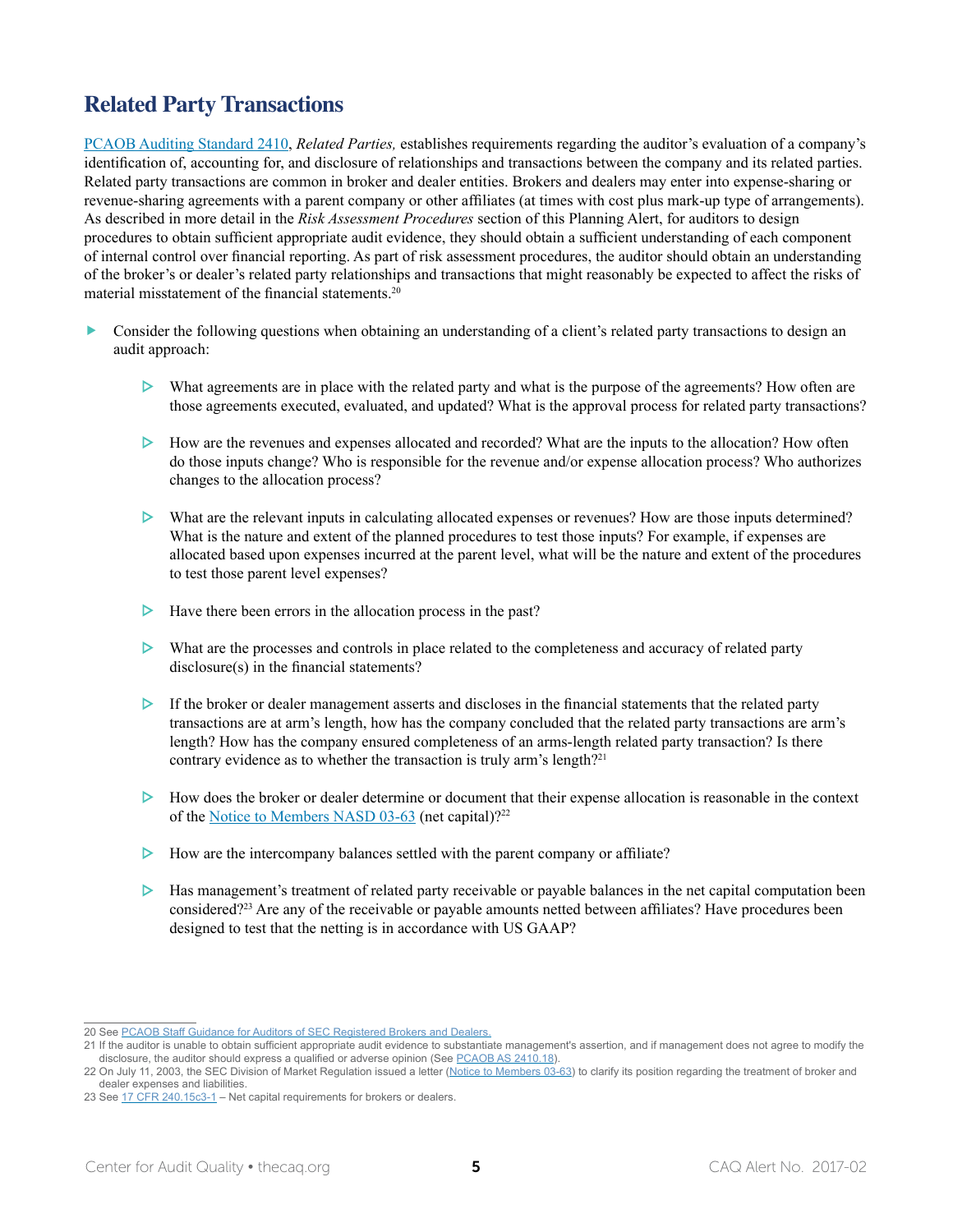- <span id="page-5-0"></span> Below are some common examples of audit deficiencies that have been identified in previous PCAOB inspections related to auditing related party transactions:<sup>24</sup>
	- $\triangleright$  The auditor did not test the amounts allocated to the broker or dealer, or test the basis for the allocation and the computation of the allocated amount.
	- $\triangleright$  The auditor's procedures to test allocated expenses from a parent company were limited to reading the intercompany agreement, and tracing the amounts disclosed in the financial statements to a list of intercompany payments.
	- $\triangleright$  The auditor did not evaluate the reasonableness of whether the allocated revenues or expenses were in accordance with the terms of the intercompany agreement.

## **Auditing Information Produced by a Service Organization**

Brokers and dealers may use service organizations to process certain transactions as part of their financial reporting system. Brokers and dealers may also use service organizations to perform trade processing and other back-office functions. Obtaining a sufficient understanding of how information is produced by a service organization can sometimes be challenging because these systems and controls are outside the broker or dealer entity. [PCAOB Auditing Standard 2601](https://pcaobus.org/Standards/Auditing/Pages/AS2601.aspx), *Consideration of an Entity's Use of a Service Organization* (AS 2601)*,* establishes the auditing requirements for when a company uses the services of a service organization that affect the broker's or dealer's accounting records and financial reporting processes.

- Consider the following questions when developing an understanding of how a broker or dealer uses a service organization to develop the audit approach:
	- $\triangleright$  Does the broker or dealer use the services of a service organization that affect the broker's or dealer's accounting records and financial reporting processes? Consider how the broker or dealer views the transfer of data and how they maintain their own books and records.
	- $\triangleright$  Is a service auditor's report available for the service organization?
	- Is the broker or dealer an intended user of the service auditor's report?
	- $\triangleright$  What is the period covered by the service auditor's report in relation to the period under audit of the broker or dealer?25
	- $\triangleright$  Is the opinion unqualified or qualified? Have they identified any exceptions?
	- $\triangleright$  What services are not covered by the opinion?
	- $\triangleright$  Is there a subservice organization not covered by the service auditor's report? Are those services applicable to the audit? How has the engagement team addressed services performed by the subservice organization?
	- $\triangleright$  How will changes to the processes and controls at the service organization for the period not covered by the service auditor's report be identified and evaluated?
	- $\triangleright$  Are there key reports produced by the service organization being utilized by the broker or dealer and, if yes, are these key reports within the service auditor's report? If the key reports are not included in the service auditor's report, what procedures will be performed to test the completeness and accuracy of the reports?

<sup>24</sup> See pages 15-17 of the PCAOB's *[Annual Report on the Interim Inspection Program Related to Audits of Brokers and Dealers.](https://pcaobus.org/Inspections/Documents/BD-Interim-Inspection-Program-2016.pdf)* 25 See PCAOB AS 2601.15.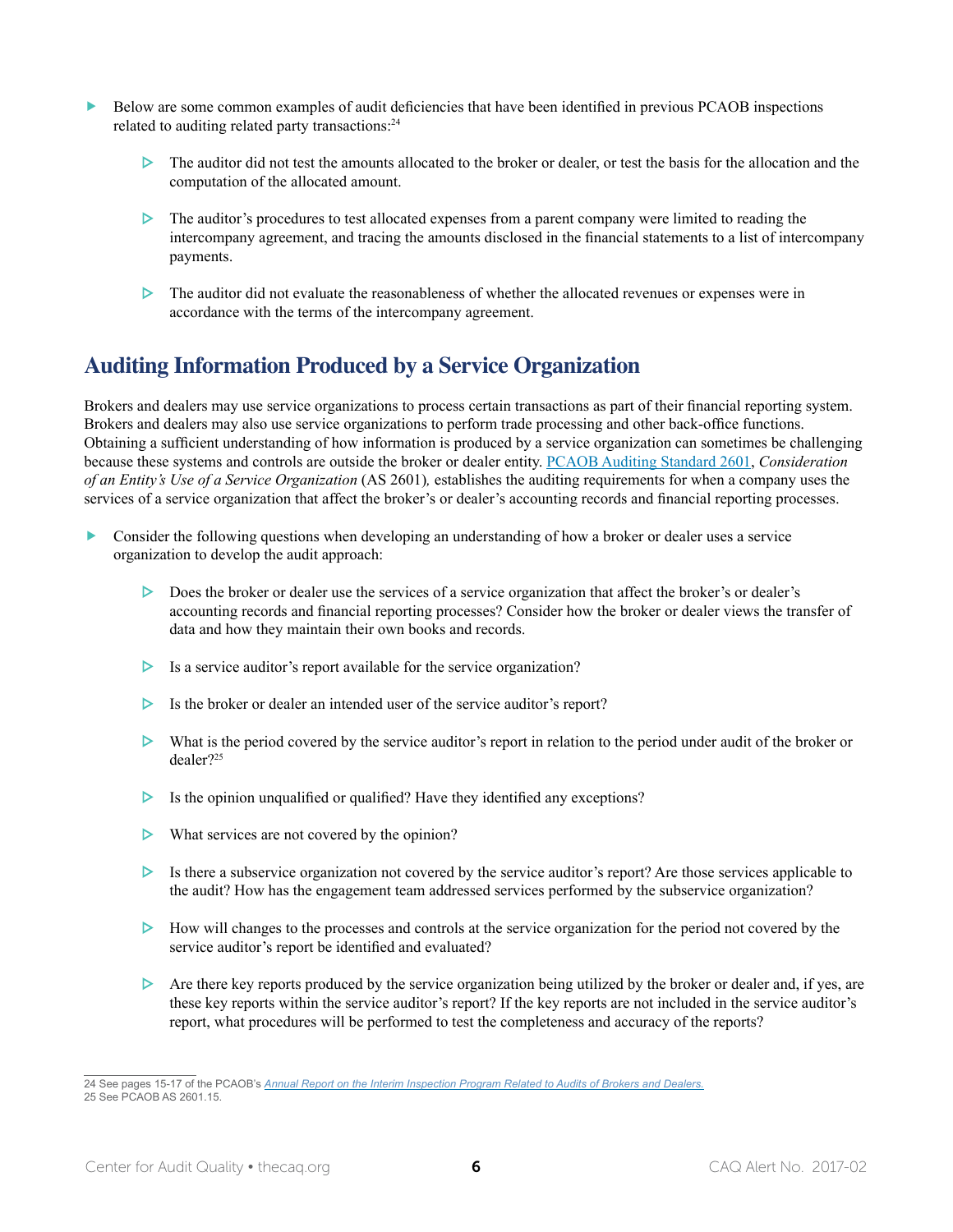- <span id="page-6-0"></span> $\triangleright$  Are all relevant assertions addressed by controls in the service auditor's report? Is the service auditor's testing of the control(s) appropriate? Have they identified any exceptions?
- $\triangleright$  Which relevant complementary user entity controls at the client are required to achieve the stated control objectives in the service auditor's report? Are they designed and operating effectively?
- Below are some common examples of audit deficiencies that have been identified in previous PCAOB inspections related to auditing information produced by a service organization:<sup>26</sup>
	- $\triangleright$  The auditor obtains the service auditor's report but does not evaluate the report or consider whether the report provides sufficient evidence about the design and operating effectiveness of the controls relied on in the report.
	- $\triangleright$  The auditor does not test the operating effectiveness of necessary user organization controls that are specified in the service auditor's report.
	- $\triangleright$  The auditor does not evaluate whether the scope of the service auditor's report included testing the design and operating effectiveness of controls over information used by the auditor as audit evidence (e.g., the auditor relies on a report produced by the service organization that is being used by the broker or dealer that has not been tested for completeness or accuracy).
	- $\triangleright$  The auditor does not obtain evidence about the effectiveness of necessary controls in place at subservice organizations specified in the service auditor's report.
	- $\triangleright$  The auditor does not evaluate the period covered by the service auditor's report and may not adequately address any gap between that period and the financial statement period under audit.

#### **Supplemental Information Accompanying the Financial Statements**

Brokers and dealers will present supplemental information in their annual reports to meet regulatory compliance requirements. Under the provisions of SEC Rule 17a-5(d), brokers and dealers are required to file with the SEC, among other things, a financial report containing financial statements, and supplementary information. Thus, the auditor's opinion, covering the financial report, addresses both the financial statement and supplemental information. [PCAOB](https://pcaobus.org/Standards/Auditing/Pages/AS2701.aspx)  [Auditing Standard 2701](https://pcaobus.org/Standards/Auditing/Pages/AS2701.aspx), *Auditing Supplemental Information Accompanying Audited Financial Statements* (AS 2701), provides, among other things, the requirements for obtaining sufficient audit evidence to report on the accompanying supplemental information.

Auditors of brokers and dealers should also consider whether the entity is dually registered as an introducing broker or futures commission merchant with the U.S. Commodity Futures Trading Corporation (CFTC), which would have an impact on the regulatory and financial reporting requirements of the broker or dealer, including the supplemental information the broker and dealer is required to include with its annual financial statements.27 Additionally, it is important to consider which audit, attestation, and independence requirements are applicable to the audit based upon whether the broker or dealer is registered with the SEC and/or CFTC. Please see the following resource, "[AICPA Stockbrokerage and Investment Banking](https://www.aicpa.org/InterestAreas/FRC/IndustryInsights/DownloadableDocuments/BRD/BRD_EP_Applicable_Standards.pdf)  [Expert Panel: Applicable Audit, Attestation, and Independence Standards](https://www.aicpa.org/InterestAreas/FRC/IndustryInsights/DownloadableDocuments/BRD/BRD_EP_Applicable_Standards.pdf)," for a summary of the applicable standards to the various types of audits of brokers and dealers. In addition to the questions below, the auditor should also consider the information and questions in the *Examination and Review Engagements* section below when planning their audit of the supplemental information.

 Consider the following questions when planning the audit approach over the supplemental information accompanying the financial statements:

<sup>26</sup> See pages 12-13 and 22-23 of the PCAOB's *[Annual Report on the Interim Inspection Program Related to Audits of Brokers and Dealers](https://pcaobus.org/Inspections/Documents/BD-Interim-Inspection-Program-2016.pdf)*.

<sup>27</sup> See the AICPA's publication, *[Regulatory Considerations for Entities Registered with the Commodity Futures Trading Commission,](https://www.aicpa.org/InterestAreas/FRC/IndustryInsights/DownloadableDocuments/BRD/CFTC_Reg_Considerations.pdf)* for more information.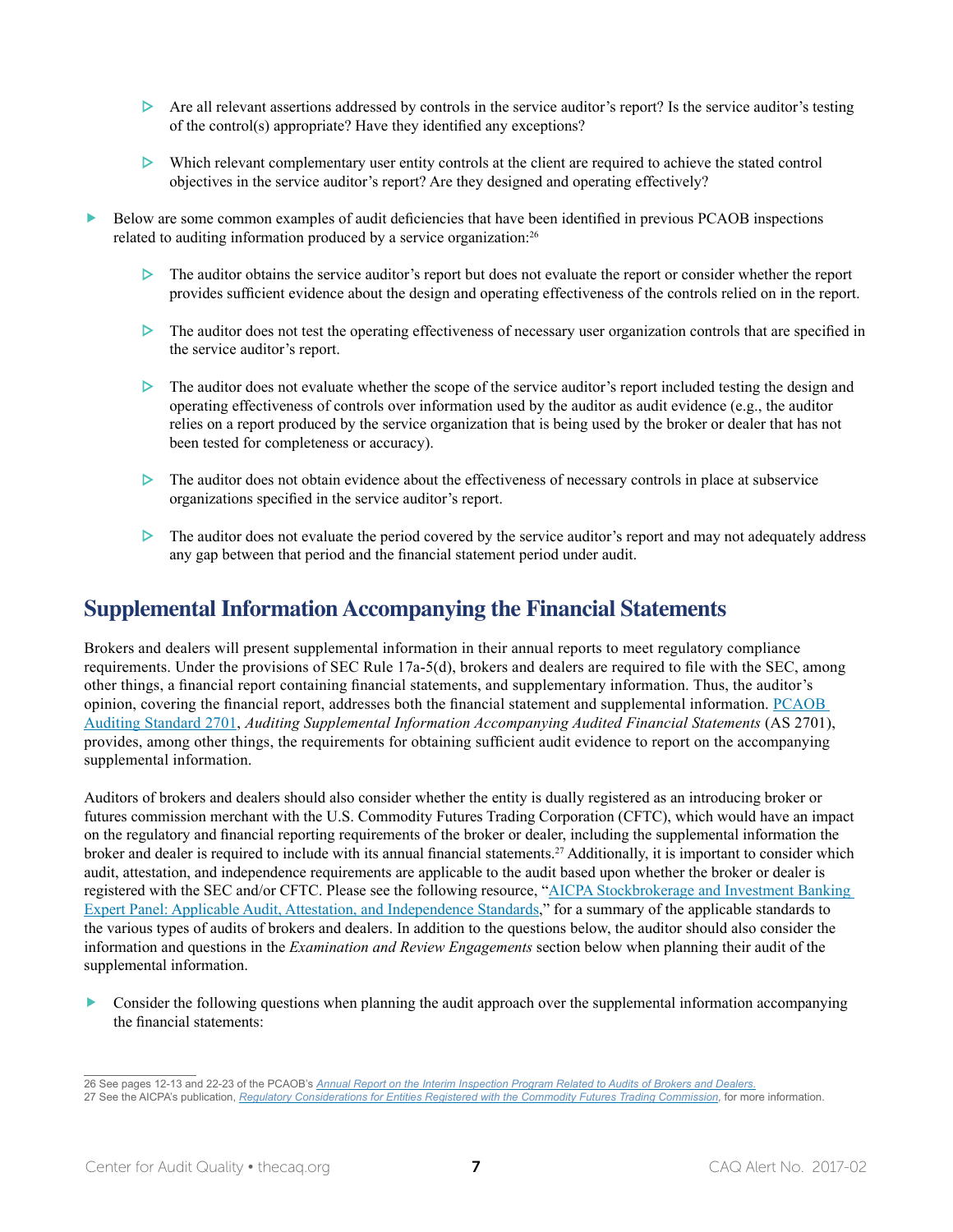- <span id="page-7-0"></span> $\triangleright$  How is the supplemental information prepared? Who is responsible for preparing and reviewing the supplemental information? Have there been changes in the personnel responsible for preparing and reviewing the supplemental information?
- $\triangleright$  What controls do management have in place to prepare and review the supplemental information?
- $\triangleright$  What systems are used to prepare the supplemental information? Does the audit plan contemplate the use of information or reports from service organizations to test the supplemental information? Has the completeness and accuracy of that information been considered?
- $\triangleright$  How does the company determine its required minimum net capital? How do they determine the appropriate haircut percentages that need to be applied to the broker's or dealer's securities?
- $\triangleright$  How do they determine other components to the net capital computation?
- $\triangleright$  Are there changes in the business that would have an impact on the supplemental information the broker or dealer prepares?
- $\triangleright$  Is the same materiality being used to plan, perform, and evaluate the results of the audit of the supplemental information as is used for the audit of the financial statements? $28$
- $\triangleright$  Have the Financial Industry Regulatory Authority (FINRA), the SEC, or other regulators examined the broker or dealer recently? Are there exams in process with the regulator?
- $\triangleright$  Has all of the broker's or dealer's correspondence with regulators been requested and obtained? Has the correspondence been evaluated for the impact that any matters raised by regulators could have on the audits of the financial statements and supplemental information?
- Below are common examples of audit deficiencies that have been identified in previous PCAOB inspections related to auditing the supplemental information accompanying the financial statements:<sup>29</sup>
	- $\triangleright$  The auditor does not test whether components of the net capital computation are in accordance with the appropriate regulatory requirements.
	- $\triangleright$  The auditor does not test the classification of allowable and non-allowable assets in the net capital computation.
	- $\triangleright$  The auditor does not evaluate whether the appropriate haircut percentages have been applied by the broker or dealer to its securities or does not appropriately assess the systems used to calculate haircuts.
	- $\triangleright$  The auditor does not sufficiently understand and test the completeness and accuracy of the customer debits and customer credits in the customer reserve computation.
	- $\triangleright$  The auditor does not perform sufficient procedures to test the broker's or dealer's information relating to possession or control requirements (as an example not sufficiently testing the classification of good control locations).

#### **Examination Engagements**

[PCAOB Attestation Standard 1](https://pcaobus.org/Standards/Attestation/Pages/AT1.aspx), *Examination Engagements Regarding Compliance Reports of Brokers and Dealers* (AT 1) establishes requirements that apply when an auditor is engaged to perform an examination of certain statements made by a broker or dealer with respect to specific financial responsibility rules (i.e., Rule 15c3-1, Rule 15c3-3, Rule 17a-13, and the

<sup>28</sup> See PCAOB AS 2701.03(b).

<sup>29</sup> See pages 23-28 of the PCAOB's *[Annual Report on the Interim Inspection Program Related to Audits of Brokers and Dealers.](https://pcaobus.org/Inspections/Documents/BD-Interim-Inspection-Program-2016.pdf)*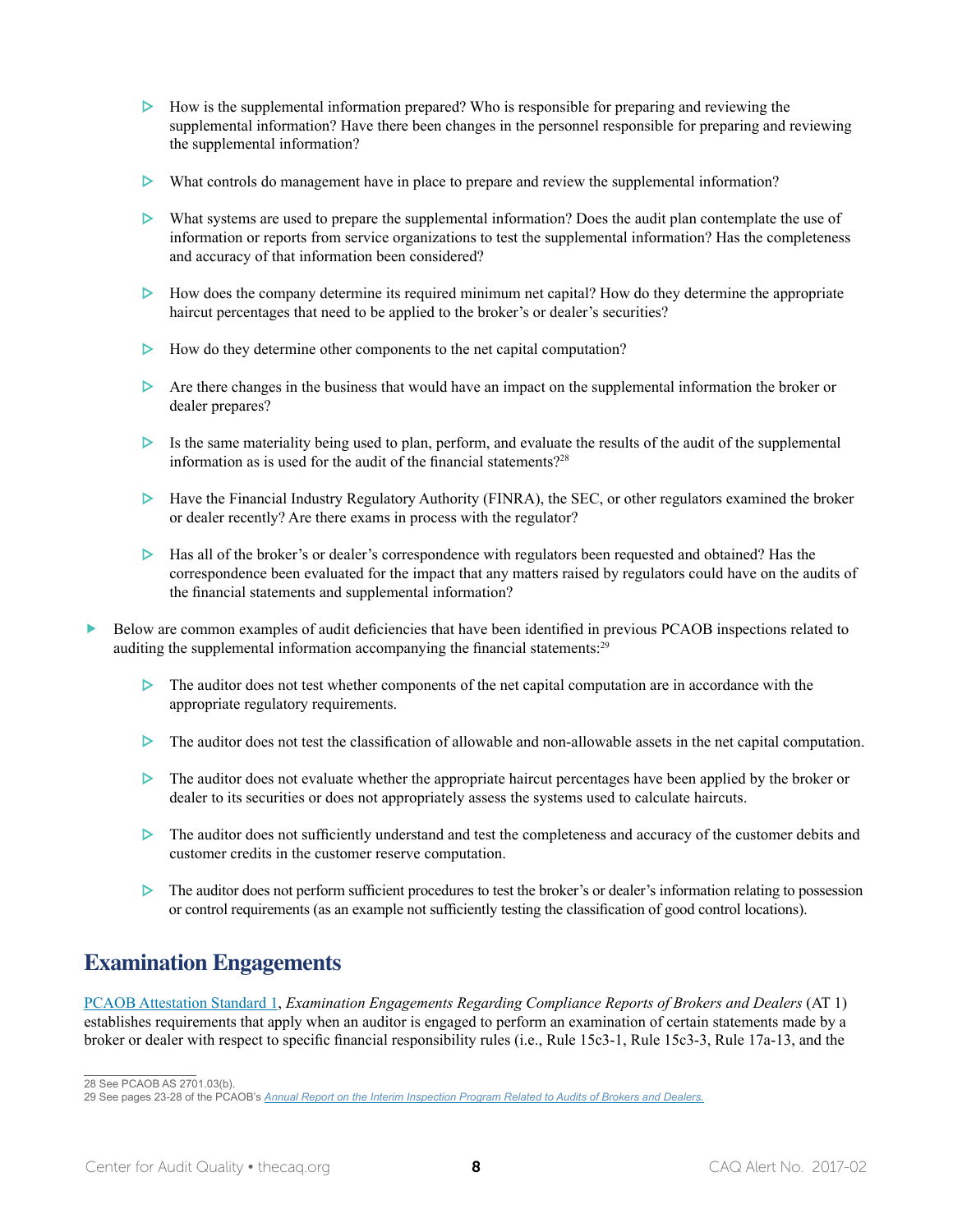Account Statement Rule) in a compliance report prepared pursuant to SEC Rule 17a-5(d). As further explained in Appendix 1, [PCAOB Auditing Standard 1220](https://pcaobus.org/Standards/Auditing/Pages/AS1220.aspx), *Engagement Quality Review*, applies to attestation engagements conducted pursuant to AT 1. See the *Engagement Quality Review* section of Appendix 1 for more details.

- Consider the following questions when planning the examination engagement:
	- $\triangleright$  What are the nature of instances of non-compliance with the financial responsibility rules and deficiencies in internal control over compliance identified during previous examination engagements?
	- $\triangleright$  What control deficiencies (including those resulting from errors) have been identified in the past? Is management aware of control deficiencies during the current period?
	- $\triangleright$  What are the broker's or dealer's processes, including relevant controls, regarding compliance with the financial responsibility rules?
	- $\triangleright$  Have there been changes to the controls since the last examination?
	- What reports or information are used by the broker or dealer to perform its financial responsibility controls? How has the completeness and accuracy of those reports or information been considered? How are those reports generated? How has the completeness and accuracy of the information in that report been considered? Has the PCAOB's [Staff Audit Practice Alert No. 11](https://pcaobus.org/Standards/QandA/10-24-2013_SAPA_11.pdf) been considered?<sup>30</sup>
	- $\triangleright$  Where has the auditor considered opportunities to coordinate the examination engagements with the audits of the broker's or dealer's financial statements, including supplemental schedules?
	- Do any of the controls to be tested include management review controls? Has the PCAOB's [Staff Audit Practice](https://pcaobus.org/Standards/QandA/10-24-2013_SAPA_11.pdf)  [Alert No. 11](https://pcaobus.org/Standards/QandA/10-24-2013_SAPA_11.pdf) been considered?<sup>31</sup>
	- $\triangleright$  What is management's level of competence regarding the relevant rules and regulations?
	- $\triangleright$  Are there related parties that are investment advisors or entities that are relevant to compliance with the financial responsibility rules and internal controls over compliance with which the broker or dealer has a custodial or clearing relationship?
	- Have the Financial and Operational Combined Uniform Single Reports (FOCUS Reports) filed by the broker or dealer been obtained and read? What are the reasons for resubmissions, if any?
	- $\triangleright$  Are there internal audit reports available that are relevant to the broker's or dealer's assertions related to compliance?
	- $\triangleright$  Are there open regulatory examinations, or correspondence with the SEC or the broker's or dealer's Designated Examining Authority (DEA) that are relevant to the broker's or dealer's assertions?
	- $\triangleright$  Is there correspondence and/or notifications regarding non-compliance that the broker or dealer has sent to or received from the SEC or the broker's or dealer's DEA that are relevant to the broker's or dealer's assertions?
	- $\triangleright$  What is the nature and frequency of customer complaints that are relevant to compliance with the financial responsibility rules?
	- $\triangleright$  How has materiality been determined for purposes of identifying the controls management has in place to prevent or detect a non-compliance with the financial responsibility rules, as well as evaluating whether control

<sup>30</sup> See pages 26-27 of the PCAOB's *[Staff Audit Practice Alert No. 11 - Consideration for Audits of Internal Control Over Financial Reporting.](https://pcaobus.org/Standards/QandA/10-24-2013_SAPA_11.pdf)*

<sup>31</sup> See pages 19-26 of the PCAOB's *[Staff Audit Practice Alert No. 11 - Consideration for Audits of Internal Control Over Financial Reporting.](https://pcaobus.org/Standards/QandA/10-24-2013_SAPA_11.pdf)*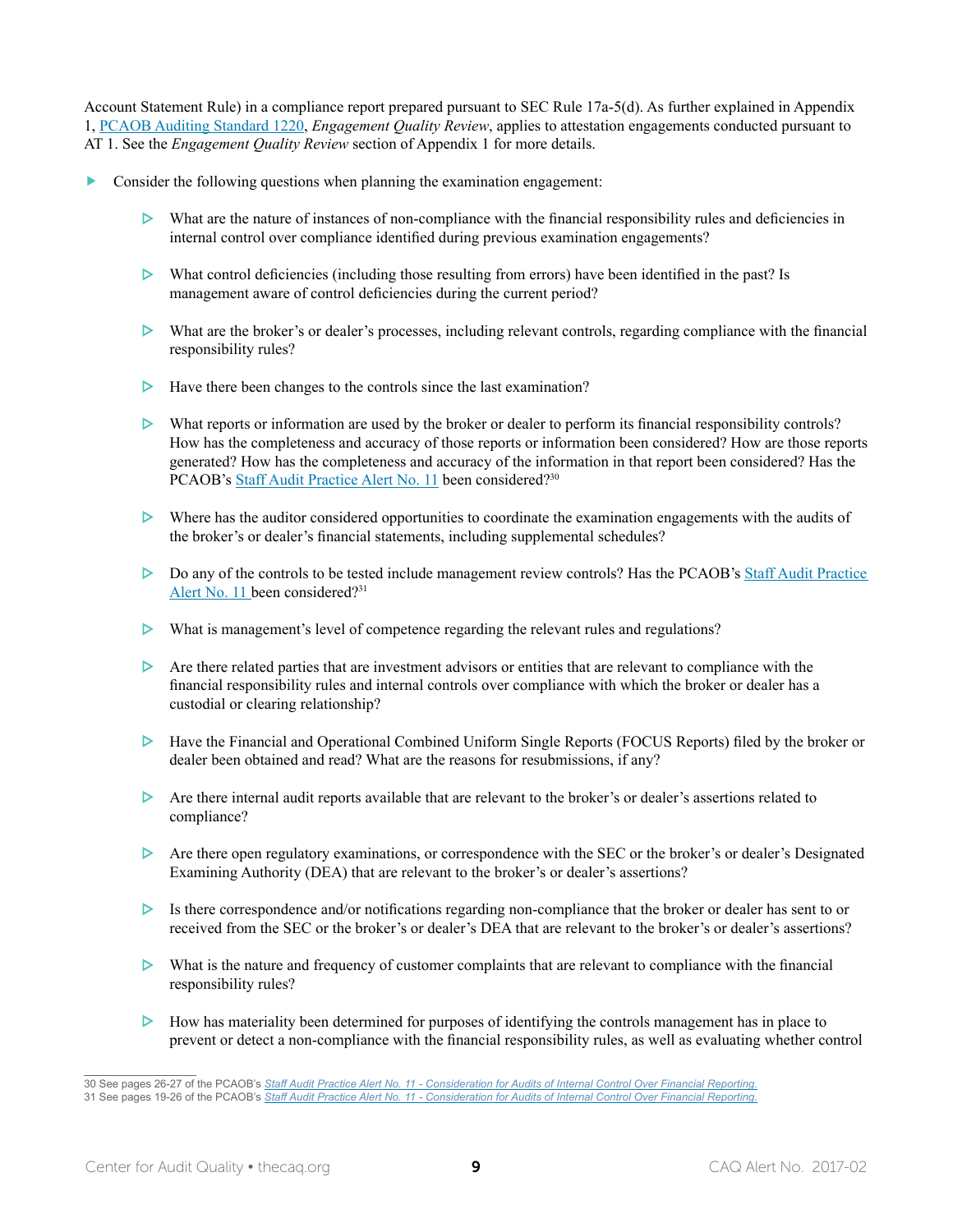deficiencies represent a non-compliance with the financial responsibility rules? Have alternative approaches to determining materiality been considered?

- What controls does management have in place to prevent or detect non-compliance with SEC Rules 15c3-1 and 15c3-3(e); detect non-compliance to a material extent with 15c3-3, except paragraph (e); 17a-13, and the Account Statement Rule?32 What evidence is available to test those controls? Does the broker or dealer rely on a service organization?
- **Possession or control:** What is management's process to review agreements with custodians/mutual funds with regard to possession or control and has consideration been given to regulatory findings in determination of good control locations?
- SEC Rule 15c3-3: Has an understanding of how management has assessed that the stock record allocation hierarchy was performed in accordance with Rule 15c3-3 been obtained in order to test whether the allocation was performed as designed?
- $\triangleright$  Account Statement Rule: Does the auditor have an understanding of the rule or rules of the DEA of the broker or dealer that is disclosed in management's assertions in its compliance report (e.g. NASD Rule 2340)?
	- Has an understanding of the account statement process been obtained? What is the broker's or dealer's process for maintaining compliance with the account statement rules?
- $\triangleright$  Has the auditor identified sufficient appropriate tests of compliance on the schedules used by the broker or dealer to determine compliance?<sup>33</sup>
- Below are examples of examination deficiencies in examination engagements that have been identified in previous PCAOB inspections: 34
	- $\triangleright$  The auditor does not identify and evaluate the design and implementation of relevant controls over compliance.
	- $\triangleright$  The auditor does not identify or test the operating effectiveness of any compliance controls.
	- $\triangleright$  The auditor tests review controls without gaining an understanding of management's process for setting expectations and investigating differences. Thus, the auditor does not sufficiently test the control.
	- $\triangleright$  The auditor does not test the completeness and accuracy of underlying information or reports upon which the design and operating effectiveness of the compliance control depends.
	- $\triangleright$  The auditor does not obtain an understanding of the nature and frequency of customer complaints. (Note: The examination standard includes a requirement for the auditor to obtain an understanding of the nature and frequency of customer complaints that are relevant to compliance with the financial responsibility rules, which can provide evidence relevant to the assessment of fraud risks, especially if there is a high incidence of customer complaints, thematic issues in the complaints that indicate the potential for misappropriation of customer assets, or specific allegation of fraud or misfeasance by the broker's or dealer's customers.)<sup>35</sup>
	- $\triangleright$  The auditor does not assess the risks associated with the related parties that were relevant to compliance and controls over compliance.
	- $\triangleright$  The auditor does not assess the risk of fraud including risk of misappropriation of customer assets.

<sup>32</sup> See PCAOB AT No. 1.A4.

<sup>33</sup> PCAOB AT No. 1.21 requires auditors to perform procedures on the schedules the broker or dealer used to determine compliance and PCAOB. AT No. 1.22 requires the auditor to plan and perform compliance tests that are responsive to the risks, including fraud risks, associated with non- compliance with the net capital rule and the reserve requirements rule.

<sup>34</sup> See pages 34-36 and pages 39-41of the PCAOB's *[Annual Report on the Interim Inspection Program Related to Audits of Brokers and Dealers](https://pcaobus.org/Inspections/Documents/BD-Interim-Inspection-Program-2016.pdf).*

<sup>35</sup> See paragraph 9.j. of PCAOB AT 1; also see chapter 3 of *[Staff Guidance for Auditors of SEC-Registered Brokers and Dealers](https://pcaobus.org/Standards/Documents/06262014_Staff_Guidance.pdf)*.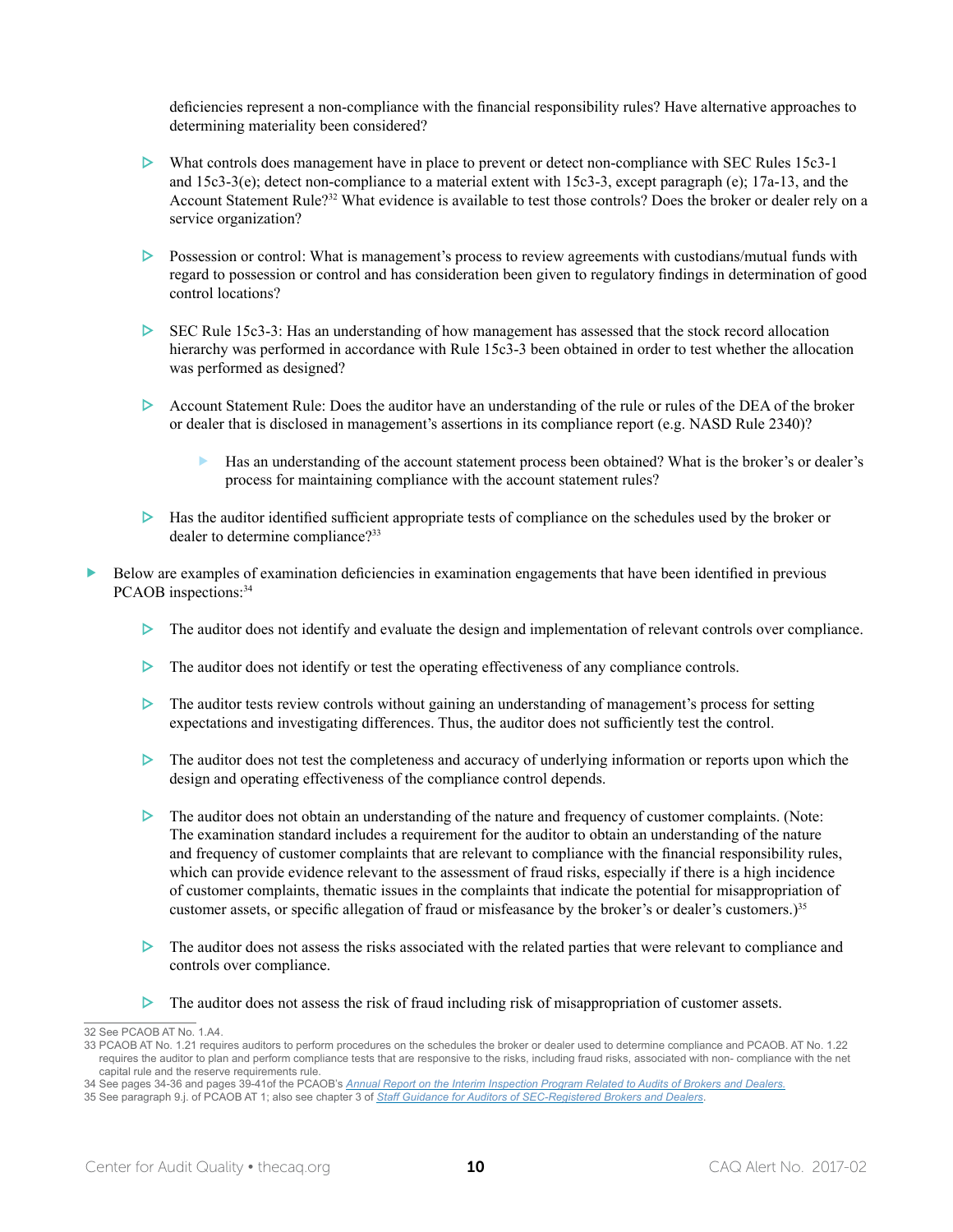## <span id="page-10-0"></span>**Review Engagements**

[PCAOB Attestation Standard 2](https://pcaobus.org/Standards/Attestation/Pages/AT2.aspx), *Review Engagements Regarding Exemption Reports of Brokers and Dealers* (AT 2) establishes the requirements for auditor review of the statements in the exemption reports of certain brokers and dealers, including review procedures to identify exceptions to the exemption provisions of SEC Rule 15c3-3 and assessment of risk factors associated with exemption compliance. As further explained in Appendix 1, [PCAOB Auditing Standard 1220](https://pcaobus.org/Standards/Auditing/Pages/AS1220.aspx), *Engagement Quality Review*, applies to attestation engagements conducted pursuant to AT 2. See the *Engagement Quality Review* section of Appendix 1 for more details.

- Consider the following questions when planning the review engagement:
	- $\triangleright$  Under what provision(s) does the broker or dealer claim exemption from SEC Rule 15c3-3, and why is this exemption(s) being elected?
	- $\triangleright$  To whom will inquiries be directed to further understand the conditions under which the broker or dealer is claiming an exemption, and the processes and controls the broker or dealer has in place to maintain compliance with the exemption?<sup>36</sup>
	- $\triangleright$  What if the broker or dealer has not held customer securities or funds during the fiscal year, but does not fit into one of the exemptive provisions?<sup>37</sup>
	- $\triangleright$  Has the nature of the broker or dealer business changed since the last review? (Exemption needs to address all types of businesses of the broker or dealer)
	- What is management's process for identifying and reporting exceptions?
	- $\triangleright$  Have there been exceptions to the broker's or dealer's compliance with the claimed exemption during the period?
	- $\triangleright$  Are there opportunities to coordinate the review engagements with the audits of the broker's or dealer's financial statements?
- Below is an example of a review deficiency in a review engagement that has been identified in previous PCAOB inspections:<sup>38</sup>
	- $\triangleright$  The auditor does not perform all required inquiries, including those required to obtain an understanding of management's controls and monitoring activities in place to comply with the claimed exemption provisions.

<sup>36</sup> See PCAOB AT No. 2.5(b) and AT No. 2.10(c)(1).

<sup>37</sup> See Question and Answer number six of the SEC's release *[Frequently Asked Questions Concerning the July 30, 2013 Amendments to the Broker-Dealer](https://www.sec.gov/divisions/marketreg/amendments-to-broker-dealer-reporting-rule-faq.htm)  [Financial Reporting Rule](https://www.sec.gov/divisions/marketreg/amendments-to-broker-dealer-reporting-rule-faq.htm).*

<sup>38</sup> See pages 36-39 and pages 41-43 of the PCAOB's *[Annual Report on the Interim Inspection Program Related to Audits of Brokers and Dealers Auditors](https://pcaobus.org/Inspections/Documents/BD-Interim-Inspection-Program-2016.pdf).*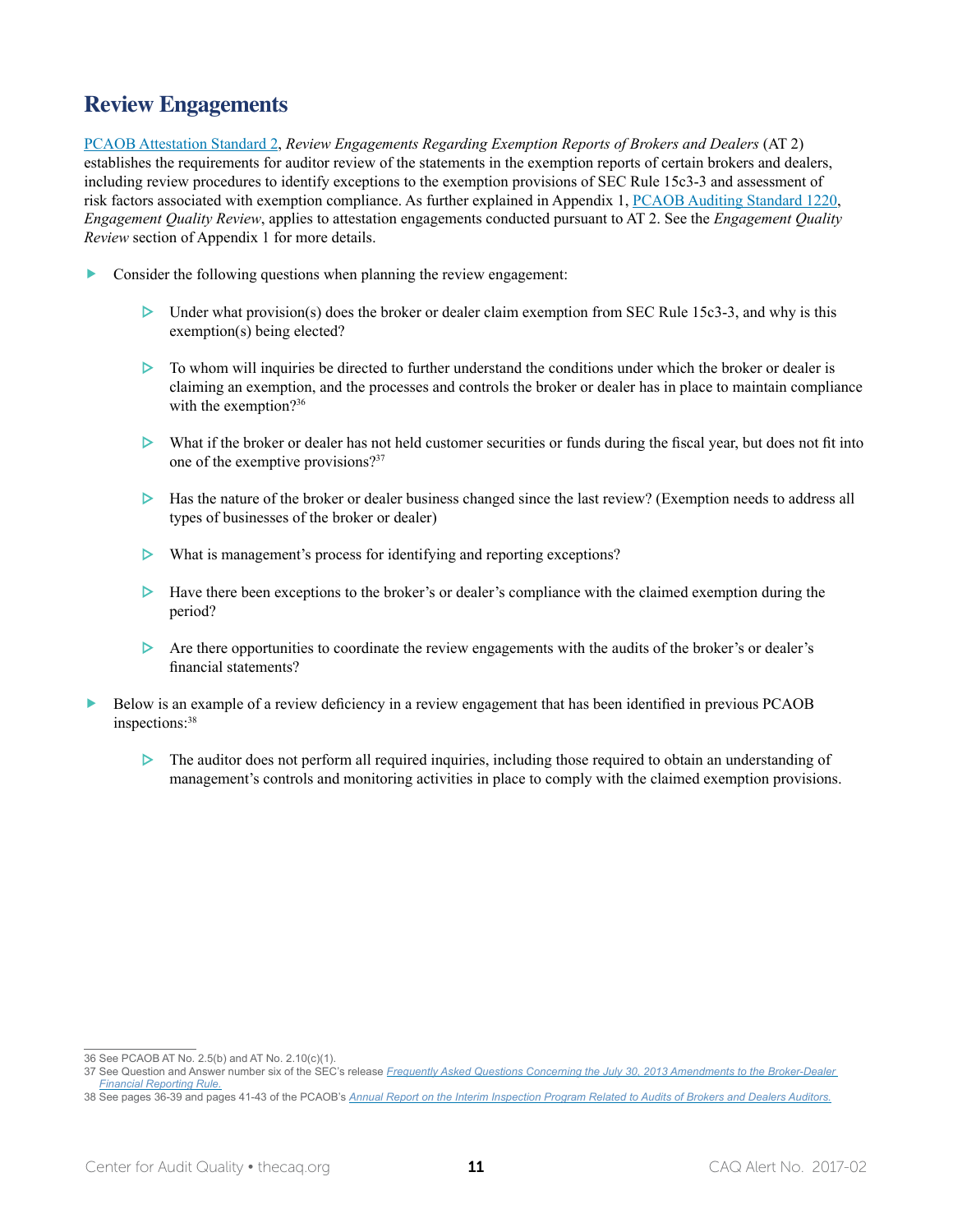# <span id="page-11-0"></span>**Appendix 1: Additional Reminders**

## **Independence**

As a reminder, PCAOB and SEC rules prohibit providing bookkeeping services to audit and attest clients, including preparing financial statements; maintaining or preparing clients' accounting records; preparing or originating source data underlying the audit client's financial statements. These restrictions also apply to assisting audit clients in the preparation of the broker's or dealer's compliance and exemption reports. CAQ Alert No. 2014-11, *[SEC/PCAOB Independence Rules](https://www.aicpa.org/InterestAreas/FRC/IndustryInsights/DownloadableDocuments/BRD/BRD_Independence_Alert.pdf)  [for Non-Issuer Audit and Attestation Engagements](https://www.aicpa.org/InterestAreas/FRC/IndustryInsights/DownloadableDocuments/BRD/BRD_Independence_Alert.pdf)* (the 2014 CAQ Alert) provides audit firms with an overview of the independence rules of the SEC and PCAOB applicable to audit and attestation engagements for brokers and dealers and other covered entities.

The 2014 CAQ Alert addresses:

- **•** applicability of SEC independence rules;
- bookkeeping services, including financial statement preparation;
- applicability of PCAOB independence rules; and
- other engagements subject to SEC or PCAOB independence rules.

We also remind auditors of brokers and dealers that [PCAOB Rule 3526](https://pcaobus.org/Rules/Pages/Section_3.aspx#rule3526), *Communications with Audit Committees Concerning Independence*, requires, among other things, the auditor to describe, in writing, to the audit committee of the brokers or dealers, or their equivalent, all relationships between the registered public accounting firm or any affiliates of the firm and the broker or dealer or persons in financial reporting oversight roles at the broker or dealer that, as of the date of the communication, may reasonably be thought to bear on independence in compliance with [PCAOB Rule 3520](https://pcaobus.org/Rules/Pages/Section_3.aspx#rule3520), *Auditor Independence*. If no such committee or board of directors (or equivalent body) exists with respect to the broker or dealer, then the communication should be addressed to the person(s) who oversee the accounting and financial reporting process of the company and audits of the financial statements of the company.<sup>39</sup>

## **Engagement Quality Review**

[PCAOB Auditing Standard 1220](https://pcaobus.org/Standards/Auditing/Pages/AS1220.aspx), *Engagement Quality Review*, (AS 1220) requires an engagement quality review and concurring approval of issuance are required for the following engagements conducted pursuant to the standards of the PCAOB: (a) an audit engagement; (b) a review of interim financial information; and (c) an attestation engagement performed pursuant to Attestation Standard No. 1, *Examination Engagements Regarding Compliance Reports of Brokers and Dealers*, or Attestation Standard No. 2, *Review Engagements Regarding Exemption Reports of Brokers and Dealers*. AS 1220 requires that a qualified engagement quality reviewer perform an evaluation of the significant judgments made by the engagement team, and the related conclusions reached in forming the overall conclusion on the engagement. Please see AS 1220 for specific requirements.

## **Financial Statement Presentation and Disclosure**

During planning, auditors would develop an expectation about the appropriate disclosures required to be included in the financial statements as part of obtaining an understanding of the company and its environment. The auditor is required to

<sup>39</sup> See [Rule 3501](https://pcaobus.org/Rules/Pages/Section_3.aspx) *Definitions of Terms Employed in Section 3, Part 5 of the Rules*, (a)(v) Audit Committee and footnote 12 of the 2016 PCAOB Brokers and Dealers Annual Report.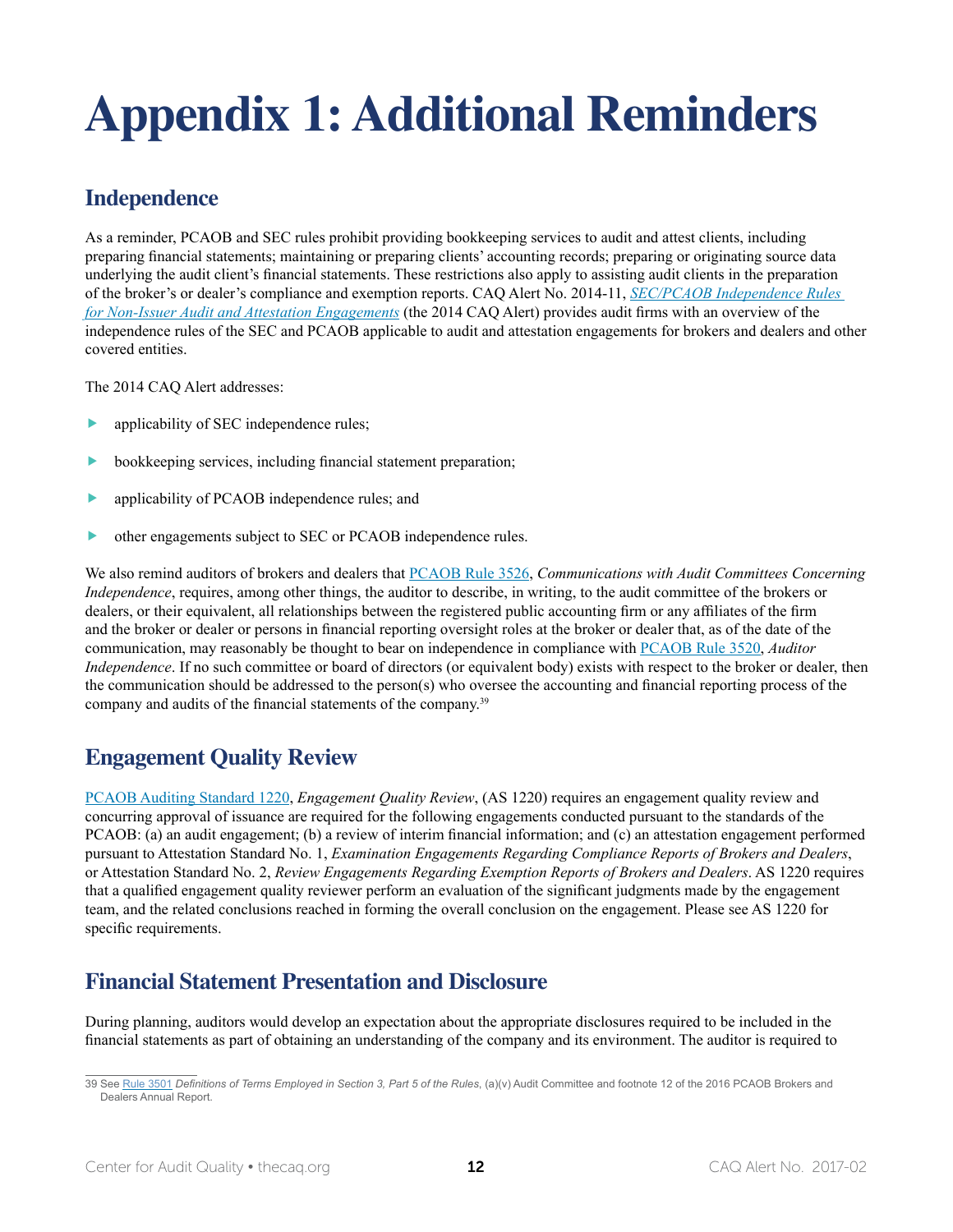evaluate "as part of obtaining an understanding of the company's selection and application of accounting principles, including related disclosures…whether the company's selection and application of accounting principles are appropriate for its business and consistent with the applicable financial reporting framework and accounting principles used in the relevant industry. Also, to identify and assess risks of material misstatement related to omitted, incomplete, or inaccurate disclosures, the auditor should develop expectations about the disclosures that are necessary for the company's financial statements to be presented fairly in conformity with the applicable financial reporting framework."<sup>40</sup>

## **PCAOB Standard Setting Update**

#### **INTERIM INSPECTION PROGRAM**

The PCAOB's current inspection program of the audits of brokers and dealers operates in accordance with [PCAOB Rule](https://pcaobus.org/Rules/Pages/Section_4.aspx#rule4020t)  [4020T](https://pcaobus.org/Rules/Pages/Section_4.aspx#rule4020t), *Interim Inspection Program Related to Audits of Brokers and Dealers*. This rule requires that the PCAOB publish an annual report describing the progress of the interim program and any significant observations. According to the PCAOB's most recent annual report on the interim inspection program related to audits of brokers dealers that was issued in [August](https://pcaobus.org/News/Releases/Pages/B-D-Annual-Report-081816.aspx)  [2016](https://pcaobus.org/News/Releases/Pages/B-D-Annual-Report-081816.aspx), the PCAOB staff is currently working to develop a rule proposal for the Board to consider to establish a permanent inspection program, which will address, among other things, the scope of such a program, including whether to exempt any category of firms from any such inspection program.

#### **PCAOB RULES 3210 AND 3211**

In May 2016, the SEC approved [PCAOB Rule 3210](https://pcaobus.org/Rules/Pages/Rule-3210-3211.aspx)*, Amendments* (Rule 3210) and [PCAOB Rule 3211](https://pcaobus.org/Rules/Pages/Rule-3210-3211.aspx), *Auditor Reporting of Certain Audit Participants* (Rule 3211). Rule 3211 requires registered public accounting firms to file with the PCAOB a new form, Form AP, *Auditor Reporting of Certain Audit Participants*. The PCAOB is not extending the Form AP requirements to audits of brokers and dealers pursuant to Rule 17a-5 under the Securities Exchange Act of 1934, as amended (Exchange Act). However, if a broker or dealer is an issuer required to file audited financial statements under Section 13 or 15(d) of the Exchange Act, the requirements would apply.

#### **AUDITOR'S REPORTING MODEL**

In [May 2016,](https://pcaobus.org/Rulemaking/Docket034/Release-2016-003-ARM.pdf) the PCAOB re-proposed an auditing standard, *The Auditor's Report on an Audit of the Financial Statements When the Auditor Expresses an Unqualified Opinion,* which would supersede portions of [PCAOB Auditing Standard 3101](https://pcaobus.org/Standards/Auditing/Pages/AS3101.aspx), *Reports on Audited Financial Statements*, and related amendments to PCAOB standards. The re-proposed standard would retain the pass/fail model of the existing auditor's report but would provide additional information in the report, such as the communication of critical audit matters (CAMs) arising from the audit and new elements related to auditor independence and auditor tenure. The re-proposed CAM requirements would not apply to audits of brokers and dealers reporting under the SEC Rule 17a-5.

<sup>40</sup> See PCAOB Standard No. 2110.12.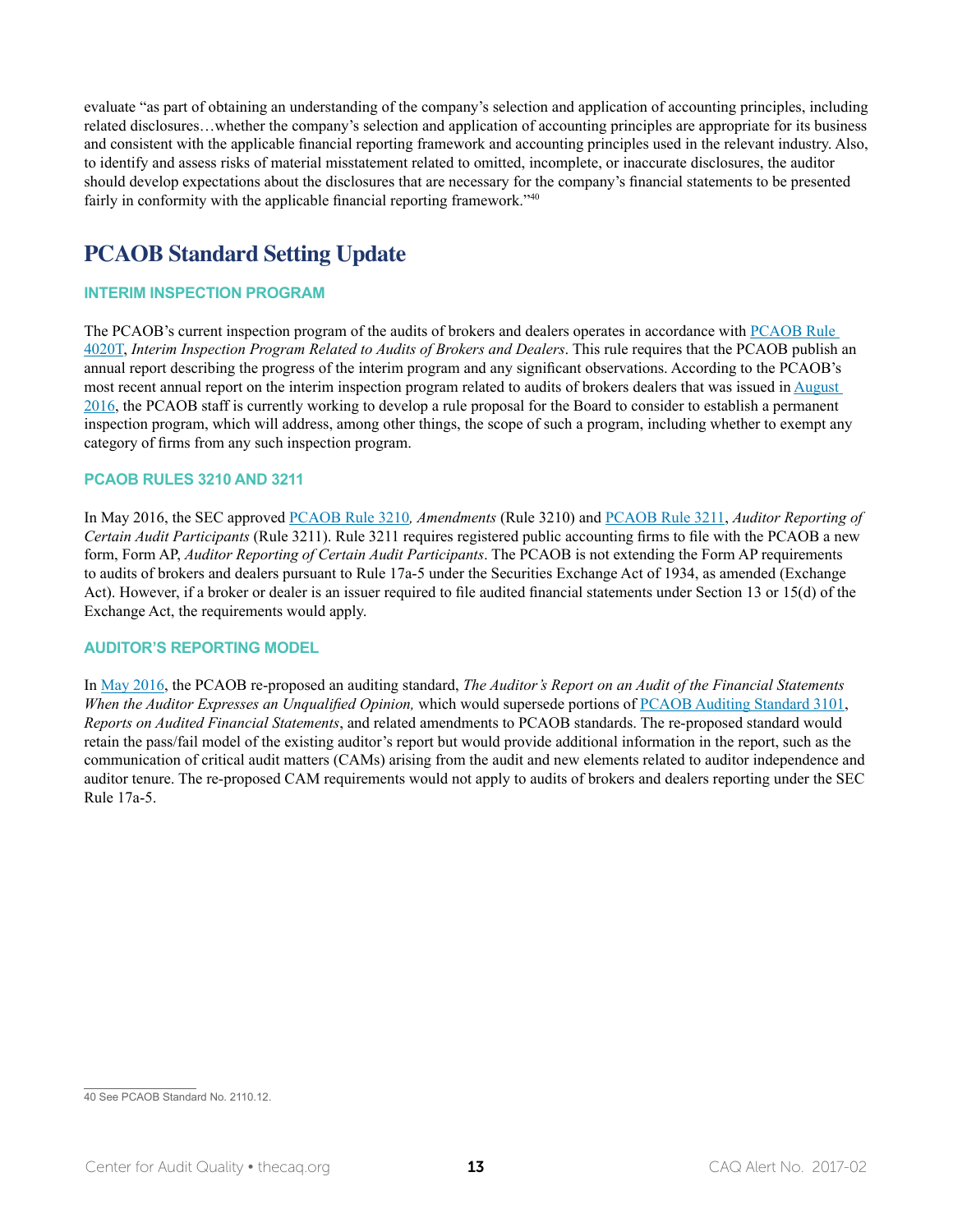## <span id="page-13-0"></span>**Appendix 2: PCAOB Broker and Dealer Audit Forums**

Visit <https://pcaobus.org/News/Events/Pages/default.aspx>for upcoming PCAOB events, including PCAOB Broker and Dealer Audit Forums.

Here are links to materials from 2016 PCAOB Broker and Dealer Audit Forums:

[https://pcaobus.org/News/Events/Documents/2016%20Forums/2016-Las-Vegas-Broker-Dealer-Slides.pdf](https://pcaobus.org/News/Events/Documents/2016 Forums/2016-Las-Vegas-Broker-Dealer-Slides.pdf)

<https://pcaobus.org/News/Events/Documents/12132016-Webinar/12132016-Broker-Dealer-Auditor-Webinar-Slides.pdf>

<https://pcaobus.org/News/Events/Pages/12132016-broker-dealer-auditor-webinar.aspx>